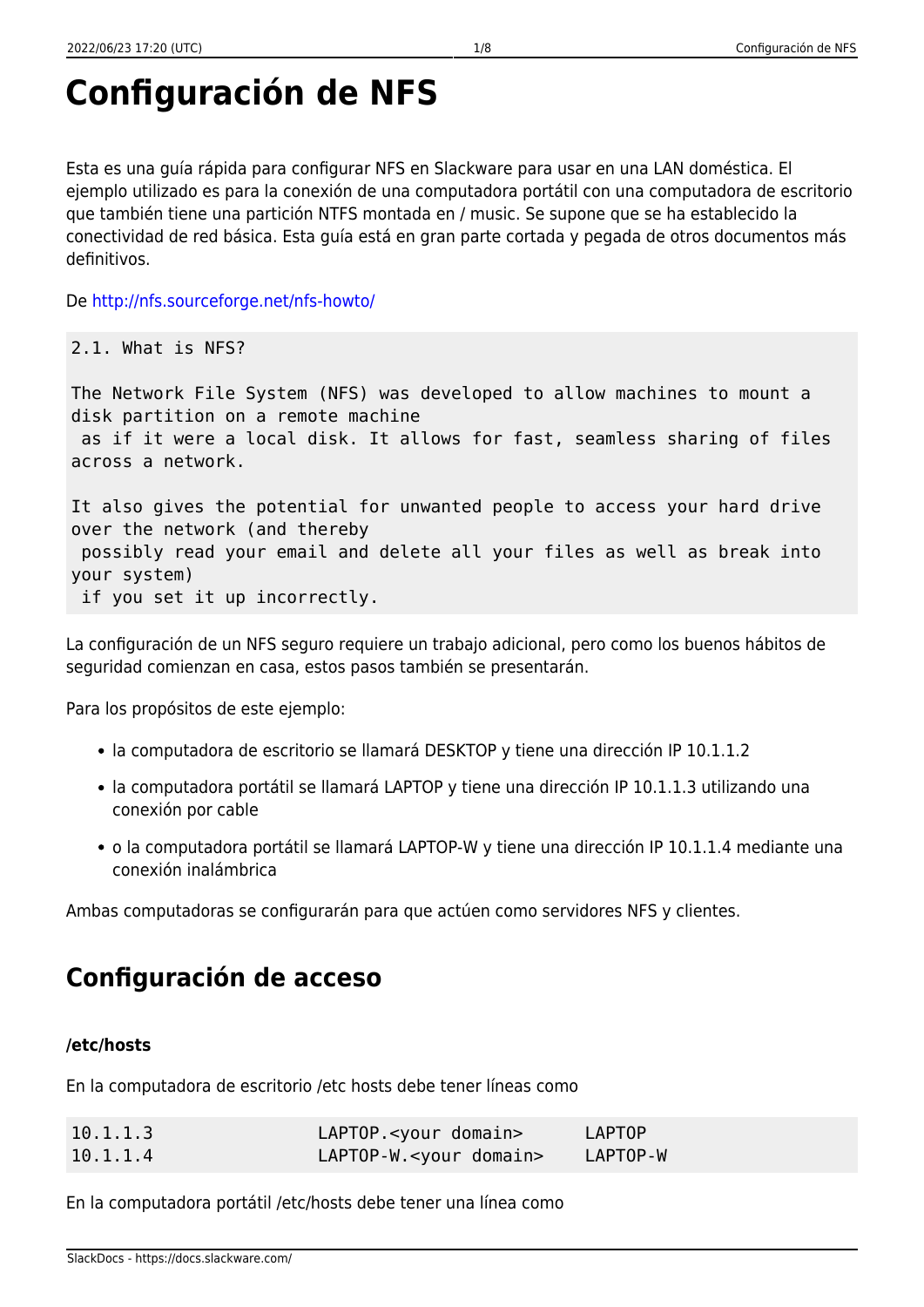10.1.1.2 DESKTOP.<your domain> DESKTOP

#### **/etc/hosts.deny**

En ambas máquinas agregue

portmap:ALL lockd:ALL mountd:ALL rquotad:ALL statd:ALL

#### **/etc/hosts.allow**

En la computadora de escritorio agregar

# For NFS mount from LAN portmap: 10.1.1.3 , 10.1.1.4 lockd: 10.1.1.3 , 10.1.1.4 rquotd: 10.1.1.3 , 10.1.1.4 mountd: 10.1.1.3 , 10.1.1.4 statd: 10.1.1.3 , 10.1.1.4

En la computadora portátil agregar

```
# For NFS mount from LAN
portmap: 10.1.1.2
lockd: 10.1.1.2
rquotd: 10.1.1.2
mountd: 10.1.1.2
statd: 10.1.1.2
```
La sintaxis en los ejemplos anteriores se puede alterar, p. Ej. 10.1.1. podría utilizarse para permitir el acceso desde cualquier máquina en la red 10.1.1.0/24

#### **/etc/exports**

En la computadora de escritorio agregar

|            | # Allow export of root file system to LAPTOP with read/write and root access |
|------------|------------------------------------------------------------------------------|
| $\sqrt{2}$ | LAPTOP(rw, no root squash, no subtree check) $\setminus$                     |
|            | LAPTOP-W(rw, no root squash, no subtree check)                               |
| /music     | LAPTOP(rw, no root squash, no subtree check, nohide) $\setminus$             |
|            | LAPTOP-W(rw, no root squash, no subtree check, nohide)                       |

En la computadora portátil agregar

# Allow export of root file system to DESKTOP with read/write and root access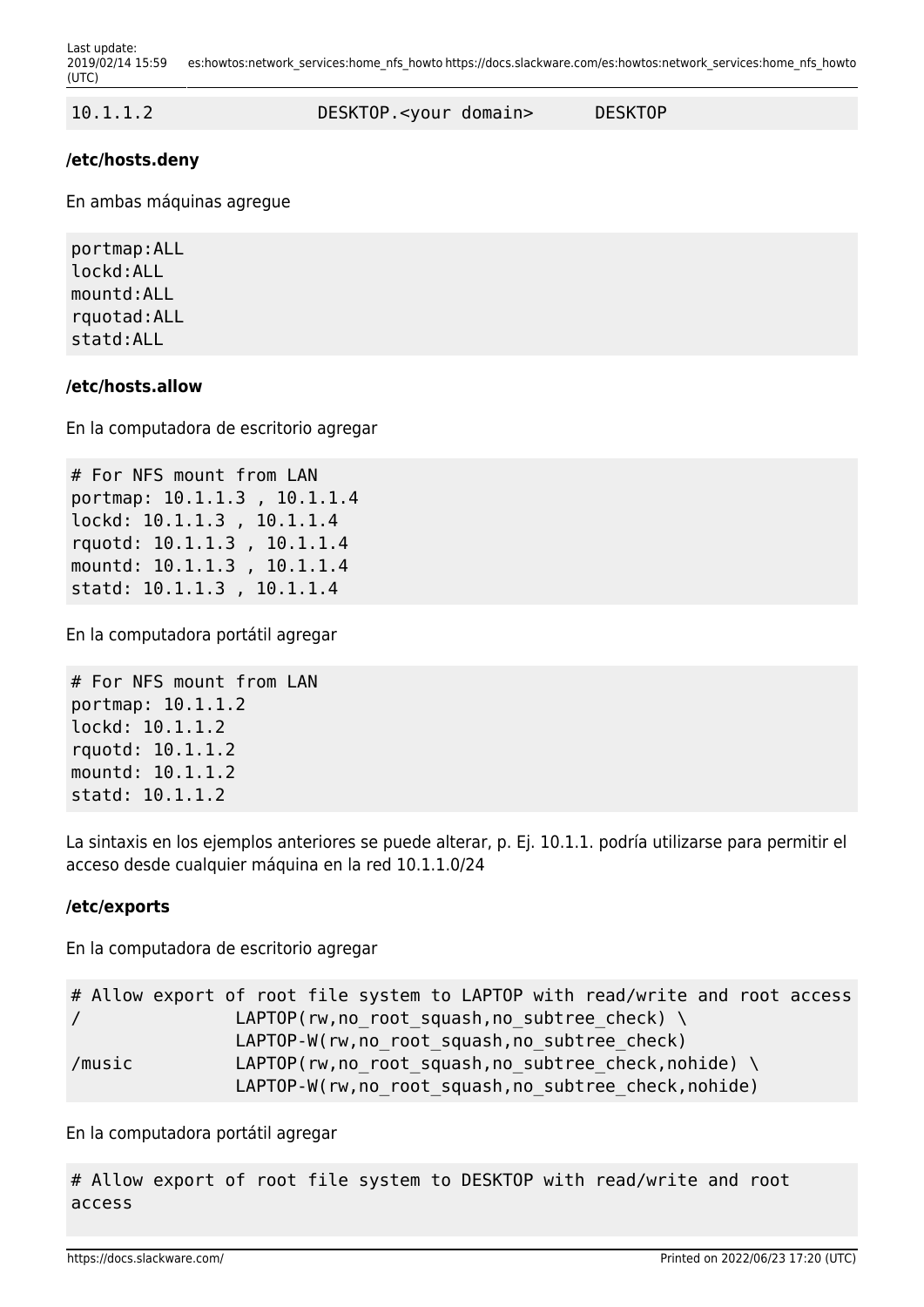#### DESKTOP(rw,no\_root\_squash,no\_subtree\_check)

Comentarios:

- La opción no root squash es muy permisiva. La opción root squash es mucho más segura.
- Permitir el acceso a todo el sistema de archivos raíz es muy permisivo. La restricción a un subdirectorio es mucho más segura.
- Se requiere la opción Nohide para mostrar el contenido de otras particiones montadas.

### **Daemon startup**

**/etc/rc.d/rc.nfsd** Compruebe que este archivo es ejecutable en ambos equipos

#### **/etc/rc.d/rc.rpc**

Compruebe que este archivo es ejecutable en ambos equipos. (No es estrictamente necesario ya que /etc/rc.d/rc.nfsd ejecutará esto, pero será importante si desea que la computadora funcione solo como cliente NFS)

### **Puertos de enlace**

**a) Versiones de Slackware hasta 14.2.** Para usar NFS a través del firewall, siga esta guía citada textualmente. Gracias rworkman! De [http://rlworkman.net/howtos/NFS\\_Firewall\\_HOWTO](http://rlworkman.net/howtos/NFS_Firewall_HOWTO)

This document is intended to give you detailed steps for making NFS bind to user-specified ports instead of random ports assigned by the portmapper. This makes it \*much\* easier to run a firewall on the NFS server, as you don't have to kludge something to find the NFS ports at each boot to open them with iptables.

NOTE: This was written for Slackware Linux, but the general ideas should apply on pretty much any distribution.

First, you'll want (it's not necessary, but handy to have for later) to make sure all of this is in /etc/services. I made sure "NFS" is in all of what I added or modified so that I can easily remove them (or just find them) if I need them later. Note that many of these are \*local\* additions - they are not official IANA assignments.

| # SUN Remote Procedure Call<br>111/tcp<br>sunrpc    |  |
|-----------------------------------------------------|--|
| sunrpc<br>$111/$ udp<br># SUN Remote Procedure Call |  |
| nfsd<br>2049/tcp<br># NFS server daemon             |  |
| $2049/$ udp<br>nfsd<br># NFS server daemon          |  |
| # RPC nfs callback<br>rpc.nfs-cb<br>32764/tcp       |  |
| rpc.nfs-cb<br># RPC nfs callback<br>32764/udp       |  |
| 32765/udp<br>status<br># NFS status (listen)        |  |

SlackDocs - https://docs.slackware.com/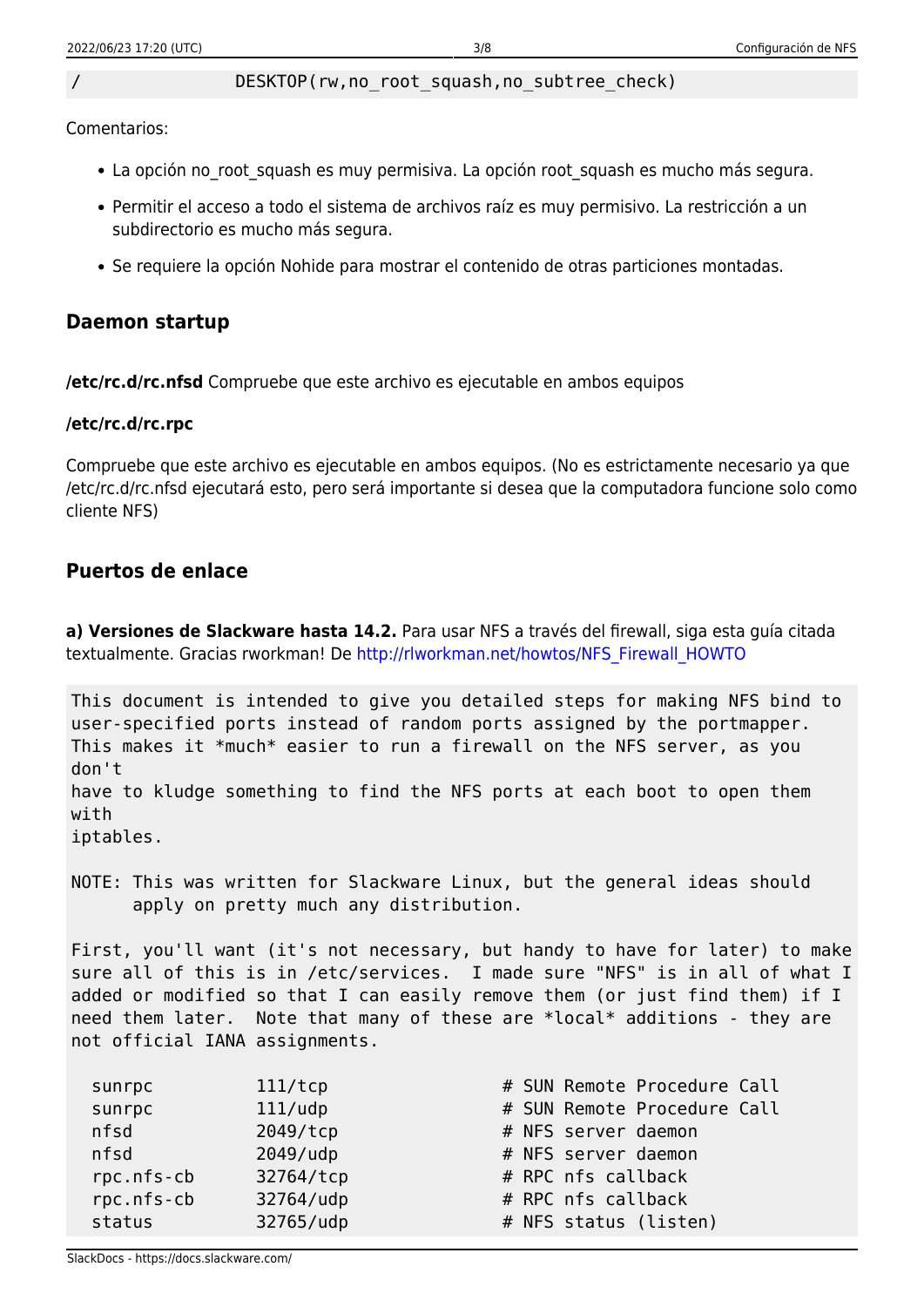Last update: 2019/02/14 15:59 es:howtos:network\_services:home\_nfs\_howto https://docs.slackware.com/es:howtos:network\_services:home\_nfs\_howto (UTC)

```
status 32765/tcp # NFS status (listen)
 status 32766/udp # NFS status (send)
 status 32766/tcp # NFS status (send)
 mountd 32767/udp # NFS mountd
 mountd 32767/tcp # NFS mountd
 lockd 32768/udp # NFS lock daemon/manager
 lockd 32768/tcp # NFS lock daemon/manager
 rquotad 32769/udp  # NFS rquotad
 rquotad 32769/tcp # NFS rquotad
************************************************************************
Next, you'll need to modify your /etc/rc.d/rc.nfsd script accordingly:
For other linux distributions, find the script that starts these
daemons and add the needed flags.
# **** Make the quota daemon listen on port 32769
  if [ -x /usr/sbin/rpc.rquotad ]; then
    echo " /usr/sbin/rpc.rquotad -p 32769"
    /usr/sbin/rpc.rquotad -p 32769
  fi
# **** Make the mount daemon listen on port 32767
  if [ -x /usr/sbin/rpc.mountd ]; then
    echo " /usr/sbin/rpc.mountd -p 32767"
    /usr/sbin/rpc.mountd -p 32767
  fi
Now modify the /etc/rc.d/rc.rpc script (again, for other linux distros,
find the script that starts this daemon and add the needed flags).
On older versions (less than 11.0) of Slackware, rpc.statd is started
in rc.nfsd, so look there instead.
# **** Have the portmap daemon chroot to /var/empty for increased security
# **** Make the status daemon listen on port 32765 and talk on port 32766
  if [ -x /sbin/rpc.portmap -a -x /sbin/rpc.statd ]; then
    if ! ps axc | grep -q rpc.portmap ; then
      echo "Starting RPC portmapper: /sbin/rpc.portmap -t /var/empty"
      /sbin/rpc.portmap -t /var/empty
    fi
    if ! ps axc | grep -q rpc.statd ; then
      echo "Starting RPC NSM (Network Status Monitor): /sbin/rpc.statd -p
32765 -o 32766"
      /sbin/rpc.statd -p 32765 -o 32766
    fi
```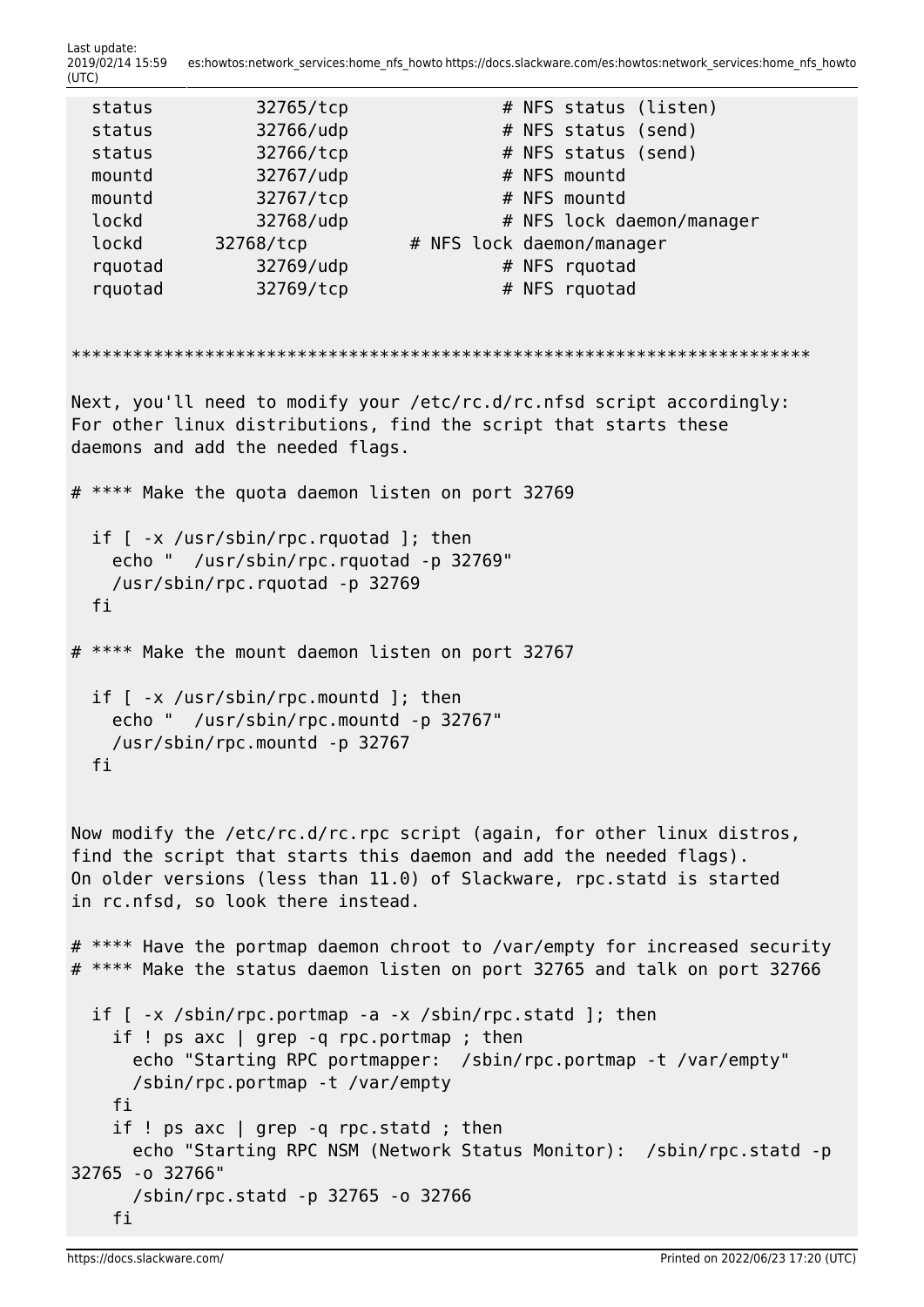# \*\*\*\* Note that you'll have to open port 32766 on the NFS clients Now make the lock daemon listen on port 32768 only and set the nfs callback port to 32764. Up to Slackware 11.0, this requires a kernel boot parameter (an append= line in lilo.conf) - a kernel stanza will look something like this:  $image = /boot/vmlinuz-ide-2.4.37.11$  append = "lockd.udpport=32768 lockd.tcpport=32768" root =  $/\text{dev}/\text{hd}a2$  $label = 2.4.37.11$  read-only After 11.0, but before Slackware 13.1, this requires setting module load options in a file in the /etc/modprobe.d/ directory - I create an aptly named file of /etc/modprobe.d/nfs.conf file and add the following lines: options lockd nlm\_udpport=32768 nlm\_tcpport=32768 options nfs callback tcpport=32764  $#$  This is for NFSv4 In Slackware 13.1 and later, you will instead need to place the following in /etc/sysctl.conf: fs.nfs.nlm\_udpport=32768 fs.nfs.nlm\_tcpport=32768 fs.nfs.nfs\_callback\_tcpport=32764 Finally, you'll need to reboot the machine since the lockd module probably will refuse to unload. Once it's rebooted, you can test to make sure all of the changes "took" with "rpcinfo -p" or "pmap\_dump" (rpcinfo is no longer present in Slackware 14.0 or later) -- as an example, here's a snippet of what I see here: stora # rpcinfo -p program vers proto port 100000 2 tcp 111 portmapper 100000 2 udp 111 portmapper 100024 1 udp 32766 status 100024 1 tcp 32766 status 100227 3 tcp 2049 100227 3 udp 2049 100021 3 udp 32768 nlockmgr 100021 3 tcp 32768 nlockmgr 100005 3 udp 32767 mountd 100005 3 tcp 32767 mountd

Copyright 2006-2011 Robby Workman, Tuscaloosa, Alabama, USA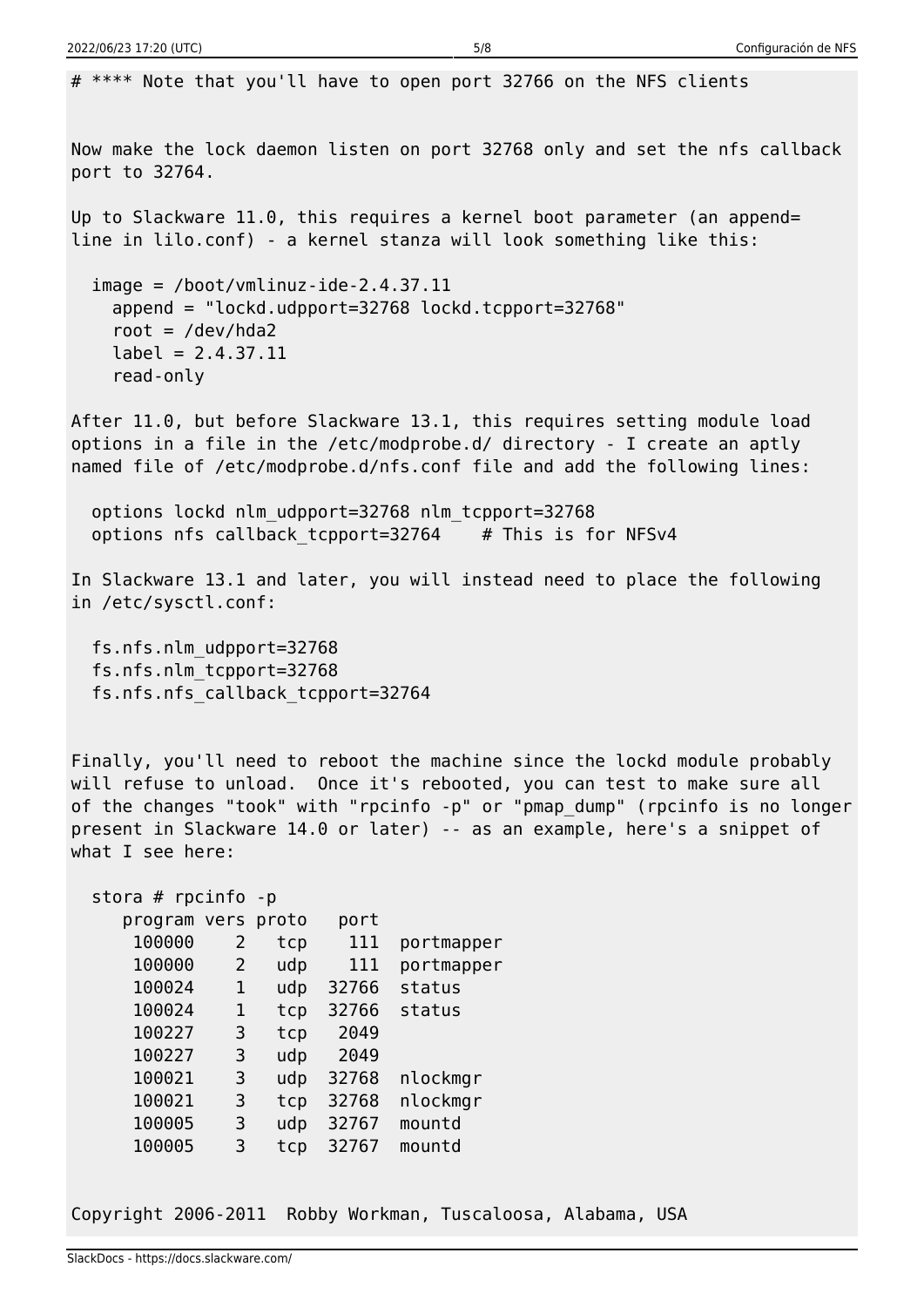#include <mit.h> /\* Standard MIT License \*/ You may mirror and/or otherwise use this file as you wish so long as you retain attribution to the author. If you have any questions, comments, or suggestions for improvement, you may contact me at rworkman AT slackware.com

- Note: Updated 20111126 for better consistency with the Debian NFS HOWTO (since the actual port assignments aren't important, we may as well recommend the same thing in both places); thanks to David Allen for the pointers and recommendation...
- Note: Updated 20120820 to note pmap dump usage instead of rpcinfo in Slackware 14+; thanks to David Allen for the heads-up on that.

#### **b)Versión de Slackware después de 14.2**

hora es más fácil usar NFS a través del firewall, ya que las opciones para NFS se pueden configurar en /etc/default/nfs y /etc/default/rpc. Simplemente es necesario descomentar las líneas apropiadas en /etc/default/rpc.

#### **/etc/default/rpc**

```
# See also /etc/default/nfs
# Optional arguments passed to rpcbind. See rpcbind(8)
#RPCBIND_OPTS=""
#
# Optional arguments passed to rpc.statd. See rpc.statd(8)
#RPC_STATD_OPTS=""
# Optional hostname to start rpc.statd with.
#RPC_STATD_HOSTNAME="darkstar"
# Port rpc.statd should listen on.
RPC_STATD_PORT=32766
# Outgoing port rpc.statd should use.
RPC_STATD_OUTGOING_PORT=32765
#
# Optional options passed to rquotad. See rquotad(8)
#RPC_RQUOTAD_OPTS=""
# Optional port rquotad should listen on:
RPC_RQUOTAD_PORT=32769
#
# TCP port rpc.lockd should listen on:
LOCKD_TCP_PORT=32768
# UDP port rpc.lockd should listen on:
LOCKD_UDP_PORT=32768
#
# Optional arguments passed to rpc.mountd. See rpc.mountd(8)
#RPC_MOUNTD_OPTS=""
# Port rpc.mountd should listen on:
RPC_MOUNTD_PORT=32767
#
```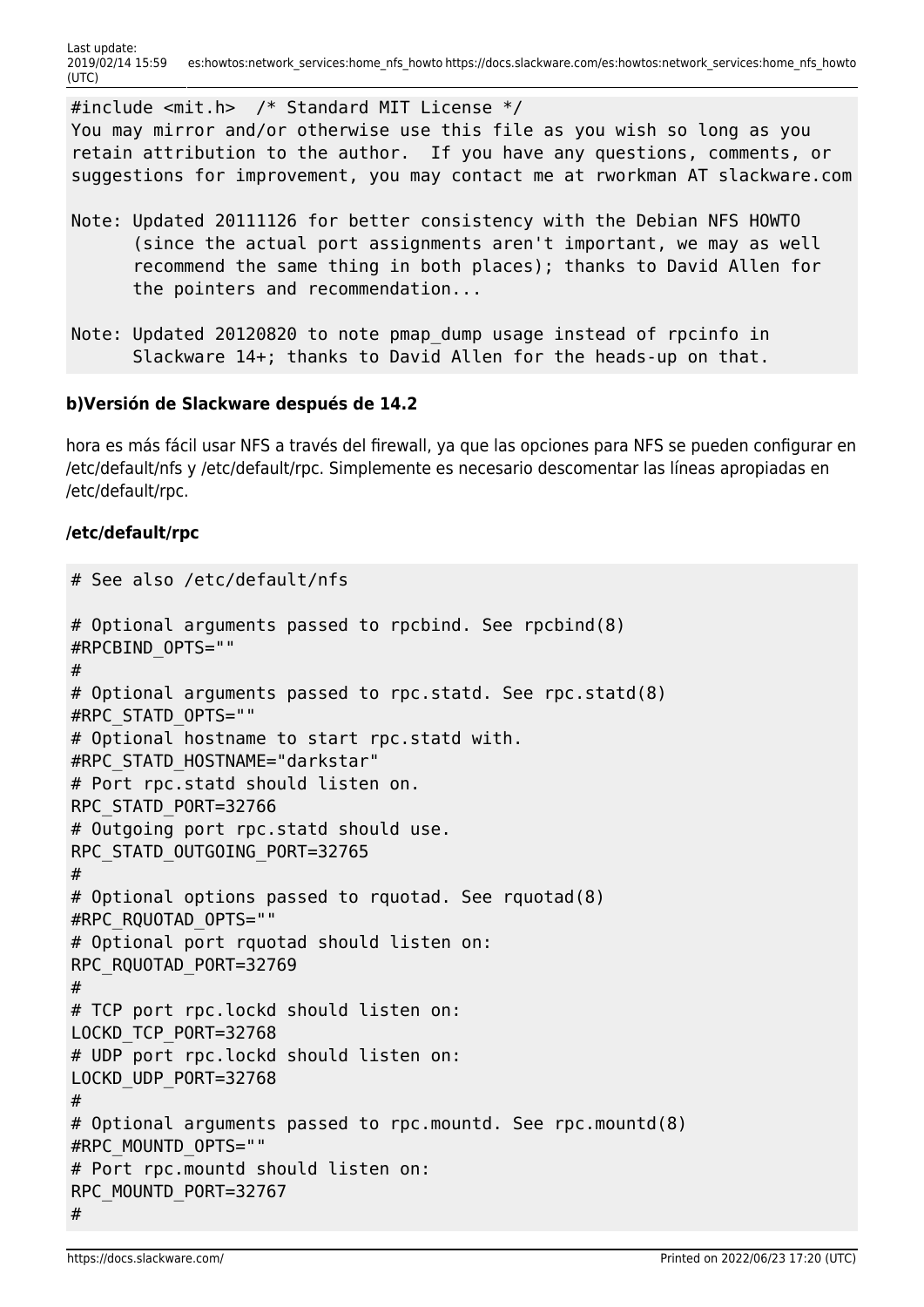## **Configuración de Firewall**

#### **/etc/rc.d/rc.firewall**

Aquí hay algunas líneas de ejemplo para permitir NFS

```
## NFS uses TCP and UDP on ports 111, 2049, 32764-32769
# Accept TCP and UDP on port 111 from local LAN for portmap
$IPTABLES -A INPUT -i $EXTIF -p tcp -s $LOCAL_LAN --dport 111 -j ACCEPT
$IPTABLES -A INPUT -i $EXTIF -p udp -s $LOCAL_LAN --dport 111 -j ACCEPT
# Accept TCP and UDP on port 2049 from local LAN for nfsd
$IPTABLES -A INPUT -i $EXTIF -p tcp -s $LOCAL_LAN --dport 2049 -j ACCEPT
$IPTABLES -A INPUT -i $EXTIF -p udp -s $LOCAL_LAN --dport 2049 -j ACCEPT
# Accept TCP and UDP on port 32765 from local LAN for statd listen
# (set in /etc/rc.d/rc.rpc for Slackware <= 14.2 or /etc/default/rpc for
Slackware >= 14.2-current)
$IPTABLES -A INPUT -i $EXTIF -p tcp -s $LOCAL_LAN --dport 32765 -j ACCEPT
$IPTABLES -A INPUT -i $EXTIF -p udp -s $LOCAL_LAN --dport 32765 -j ACCEPT
# Accept TCP and UDP on port 32766 from local LAN for statd send
# (set in /etc/rc.d/rc.rpc for Slackware <= 14.2 or /etc/default/rpc for
Slackware >= 14.2-current)
$IPTABLES -A INPUT -i $EXTIF -p tcp -s $LOCAL_LAN --dport 32766 -j ACCEPT
$IPTABLES -A INPUT -i $EXTIF -p udp -s $LOCAL_LAN --dport 32766 -j ACCEPT
# Accept TCP and UDP on port 32767 from local LAN for mountd
# (set in /etc/rc.d/rc.nfsd for Slackware <= 14.2 or /etc/default/rpc for
Slackware >= 14.2-current)
$IPTABLES -A INPUT -i $EXTIF -p tcp -s $LOCAL_LAN --dport 32767 -j ACCEPT
$IPTABLES -A INPUT -i $EXTIF -p udp -s $LOCAL_LAN --dport 32767 -j ACCEPT
# Accept TCP and UDP on port 32768 from local LAN for lockd
# (set in /etc/sysctl.conf for Slackware <= 14.2 or /etc/default/rpc for
Slackware >= 14.2-current)
$IPTABLES -A INPUT -i $EXTIF -p tcp -s $LOCAL_LAN --dport 32768 -j ACCEPT
$IPTABLES -A INPUT -i $EXTIF -p udp -s $LOCAL_LAN --dport 32768 -j ACCEPT
# Accept TCP and UDP on port 32769 from local LAN for rquotad
# (set in /etc/rc.d/rc.nfsd for Slackware <= 14.2 or /etc/default/rpc for
Slackware >= 14.2-current)
$IPTABLES -A INPUT -i $EXTIF -p tcp -s $LOCAL_LAN --dport 32769 -j ACCEPT
$IPTABLES -A INPUT -i $EXTIF -p udp -s $LOCAL_LAN --dport 32769 -j ACCEPT
```
¡El trabajo está hecho! Todo debería estar ahora en su lugar. Después de reiniciar ambas máquinas, ahora debería ser posible:

monte el sistema de archivos raíz en la computadora de escritorio en el directorio / mnt / tmp en la computadora portátil usando

mount DESKTOP:/ /mnt/tmp

monte el sistema de archivos raíz en la computadora portátil en el directorio / mnt / tmp en el escritorio usando

mount LAPTOP:/ /mnt/tmp